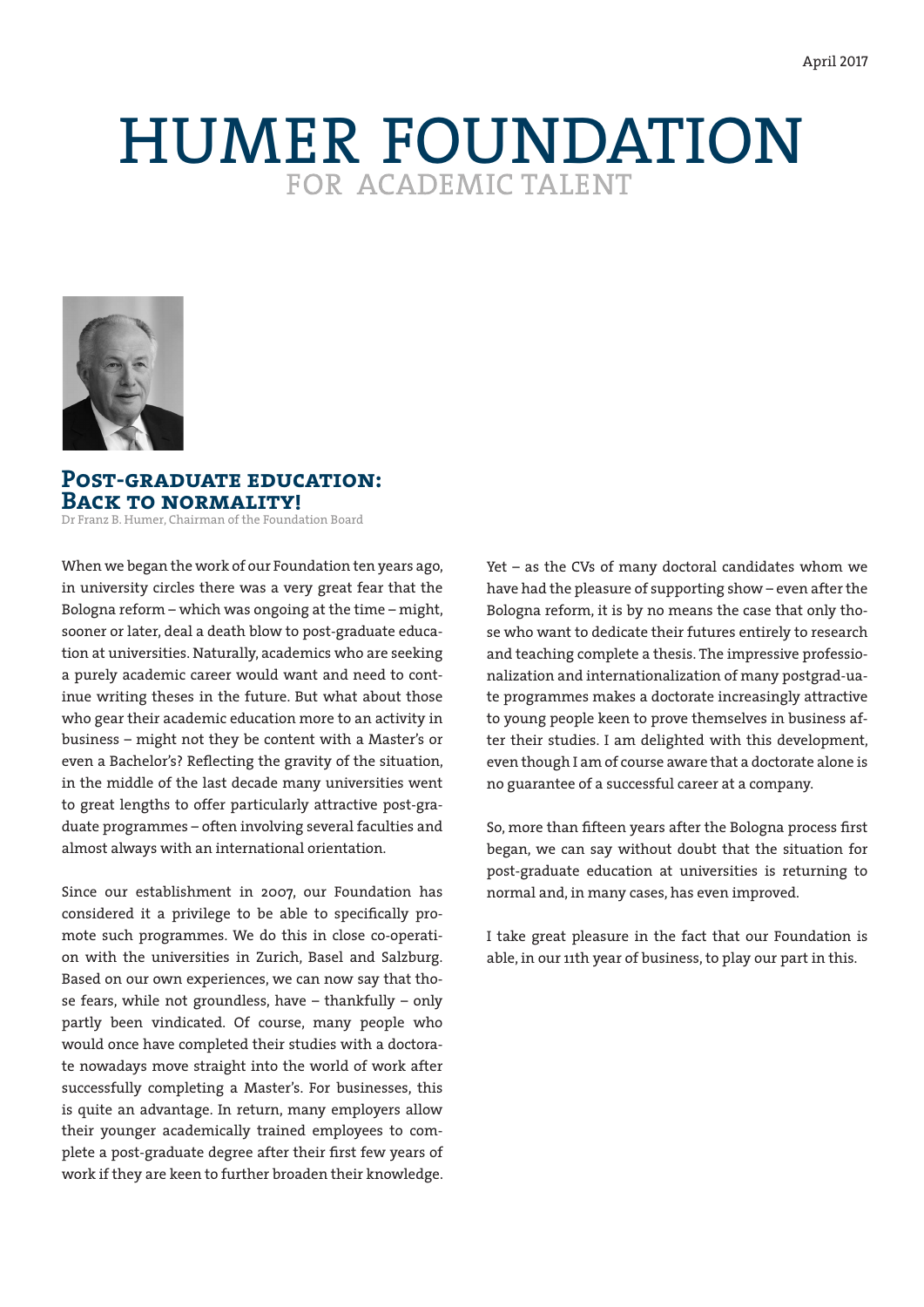

## **Performance Report 2016**

Urs Lauffer, executive member of the Foundation Board

Our Foundation, set up in spring 2007, aims to fund talented young scholars in Switzerland, Austria and other European countries, on an exclusively non-profit basis. This is done in close co-operation with the universities in Zurich, Basel and Salzburg.

In the tenth year of our operations, we have granted the University of Zurich funding to the tune of CHF 200 000 for doctoral training in the key research area, "Asia and Europe". This sum was used to fund four doctoral candidates. In 2016, the University of Salzburg received a sum of EUR 210 000. With this support, during the year under review, six candidates have continued their doctoral work at the post-graduate teaching centre in Salzburg. And finally, the Foundation has once again supported the University of Basel with a grant of CHF 200 000 for the key research topic "Africa".

We deeply value the intensive collaboration with the relevant staff at the three universities. This is the best way to ensure the quality of the individual research projects, which is regularly monitored by the professors involved. The Humer Foundation therefore still does not consider applications sent directly to it by doctoral candidates.

During the year under review, the Foundation Board met in two sessions, in Salzburg and Arlesheim. The main focus was the evaluation and approval of requests for financial support for doctoral candidates, which was undertaken on the basis of thorough, balanced assessments made by the three universities. In addition, the Foundation's statutory business (annual accounts, yearly review, auditor's report, elections) was dealt with.

Furthermore, the Foundation Board periodically reviews the success of funding activities, in the presence of professors and individual doctoral candidates. In doing so, we assess both the effectiveness and efficiency of our work, thus measuring the usefulness and the economic efficiency of the allocation of our Foundation's resources. Based on this, and using specific individual cases as templates, we then define our Foundation's goals for the new financial year. And finally, we also deal with all financial issues and risks (including investment principles, which are regularly reviewed and adjusted), and oversee the work of our office.

Given the challenging conditions in the financial markets, the Foundation had to fund its activities during the financial year largely through transfers from capital reserves. At the end of 2016, the organisation's capital totalled around CHF 2.9 million. Our Foundation will have to reduce the extent of its support in the next three to four years, and in doing so accepts that its capital will be largely depleted.

The office is managed by Lauffer & Frischknecht, a communication management consultancy, on a consultative basis. Stéphanie Ramel takes care of the administration, and Fritz Frischknecht, MA Econ., is responsible for the accounts department. Swiss GAAP FER 21 is used for the annual financial statements.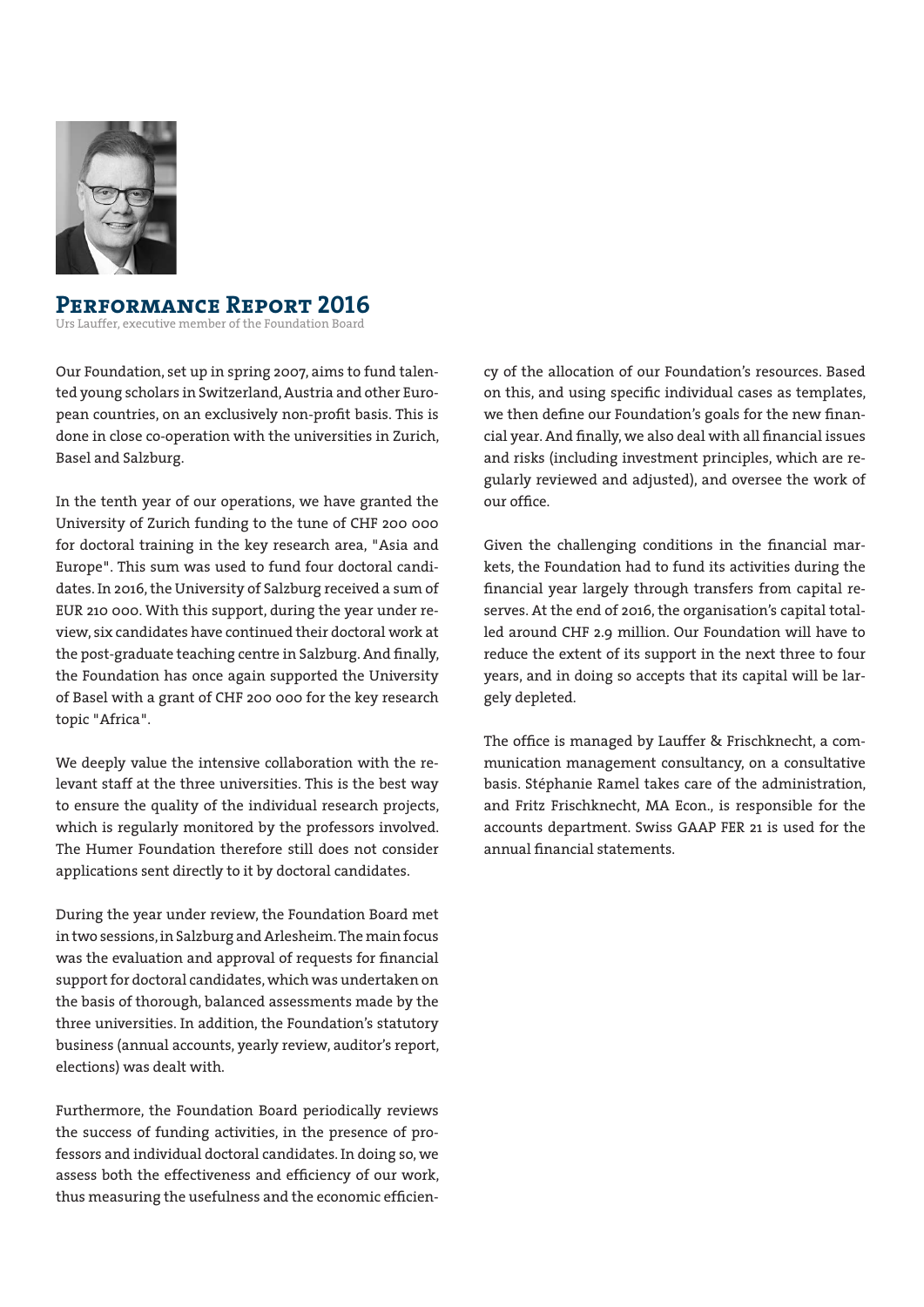# **Current Theses**

#### **University of Zurich – Asia And Europe**

**At present, the Humer Foundation is supporting the follo– wing four doctoral students:**

Thiruni Kelegama – Anxious Integration: Development in Sri Lanka's Post-War Frontier

Nathalie Marseglia – Craftsman – Artist – National Treasure: Preserving Cultural Heritage and its Effects on the Practices of Contemporary Japanese Ceramicists and the Reception of their Works

Nina Rageth – Medicine and Religion. Traditional Tamil Medicine in the Context of Religious Institutions

Anusooya Sivaganesan – Forced to Marry. A Human Rights' Violation within its Euro-Asian Entanglements

#### **University of Salzburg – European Union Studies**

**At present, the Humer Foundation is supporting the follo– wing six doctoral students:**

FRANCESCO GALLETTI - Varieties of Capitalism and the EMU Crisis: Assessing the Domestic Adjustments Variation

HENDRIK JUNGMANN - Company Taxation in Europe: Evidence from Microdata

Thomas Lehner – Politicization and the Euro Crisis – Euroscepticism, Challengers and the Reaction of Mainstream Parties

Dominika Majorowski – The European Stability Mechanism – A Crisis Resolution Mechanism

MARKUS TIEFENBACHER - Distributive Effects of fiscal measures within the Eurozone

James Huldrick Wilhelm – EU Issue Voting? Political Parties, European Integration Attitudes and The Vote

#### **University of Basel – Africa**

**At present, the Humer Foundation is supporting the follo– wing two doctoral students.** 

CHRISTOPHER BARRATT - Speciation Patterns in the Lowland Forests of East Africa Vladimir Wingate – Deforestation and Land Degradati-

on in the Northern Communal Areas of Namibia

Three further scholarships were advertised in January 2017 in connection with the launch of the new Graduate Campus African Studies Basel.

## **Completed Theses**

**In 2016, the following thesis made possible by our Foundation was completed:**

#### **University of Basel – Africa**

JOSCHKA PHILIPPS - Crystallizing Contention. A cumulative dissertation on youth, politics, and urban violence in Conakry, Kampala, and beyond